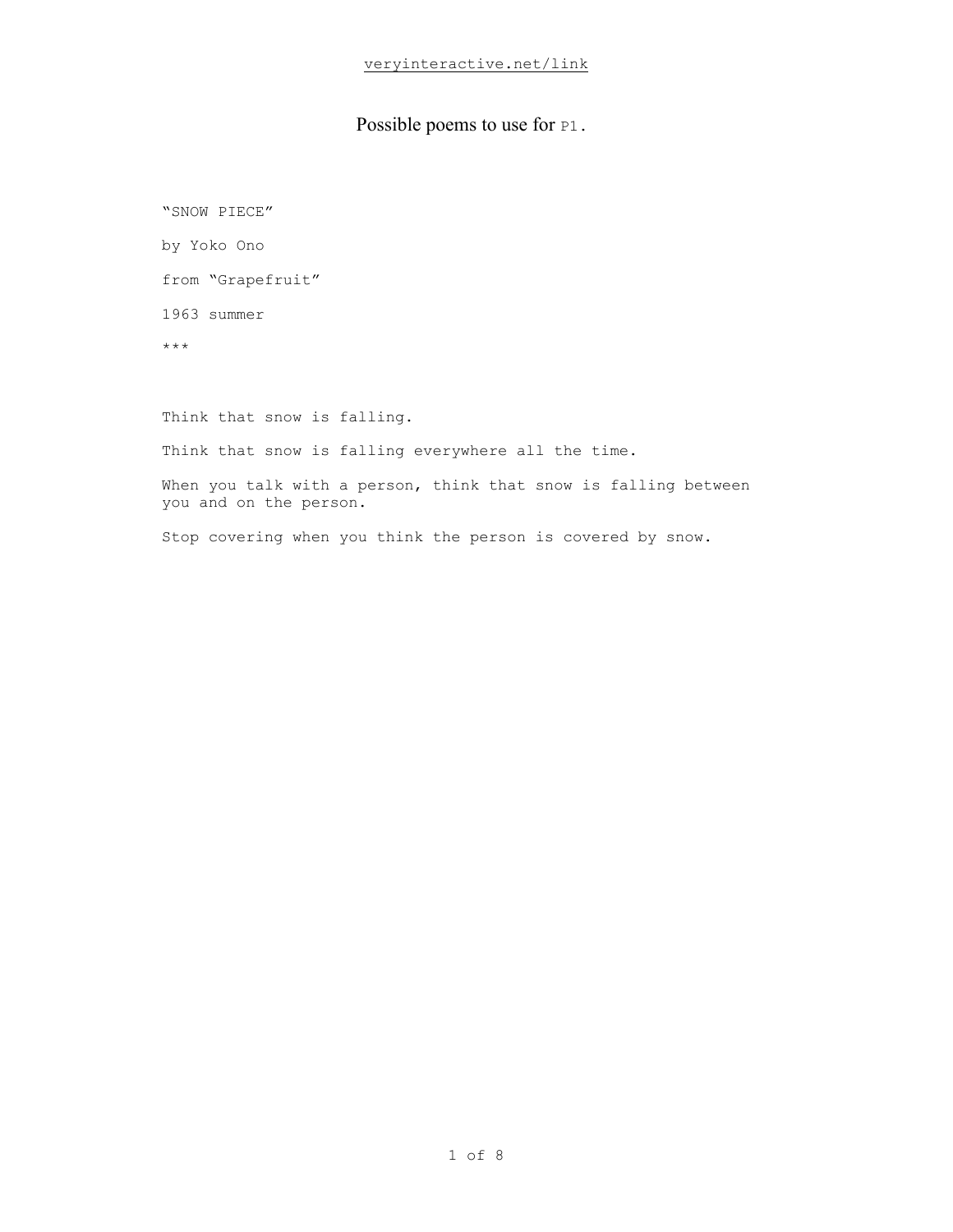"The Miracle of Morning" by Amanda Gorman

\*\*\*

I thought I'd awaken to a world in mourning. Heavy clouds crowding, a society storming. But there's something different on this golden morning. Something magical in the sunlight, wide and warming.

I see a dad with a stroller taking a jog. Across the street, a bright-eyed girl chases her dog. A grandma on a porch fingers her rosaries. She grins as her young neighbor brings her groceries.

While we might feel small, separate, and all alone, Our people have never been more closely tethered. The question isn't if we can weather this unknown, But how we will weather this unknown together.

So on this meaningful morn, we mourn and we mend. Like light, we can't be broken, even when we bend.

As one, we will defeat both despair and disease. We stand with healthcare heroes and all employees; With families, libraries, waiters, schools, artists; Businesses, restaurants, and hospitals hit hardest.

We ignite not in the light, but in lack thereof, For it is in loss that we truly learn to love. In this chaos, we will discover clarity. In suffering, we must find solidarity.

For it's our grief that gives us our gratitude, Shows us how to find hope, if we ever lose it. So ensure that this ache wasn't endured in vain: Do not ignore the pain. Give it purpose. Use it.

Read children's books, dance alone to DJ music. Know that this distance will make our hearts grow fonder. From these waves of woes our world will emerge stronger.

We'll observe how the burdens braved by humankind Are also the moments that make us humans kind; Let each morning find us courageous, brought closer; Heeding the light before the fight is over. When this ends, we'll smile sweetly, finally seeing In testing times, we became the best of beings.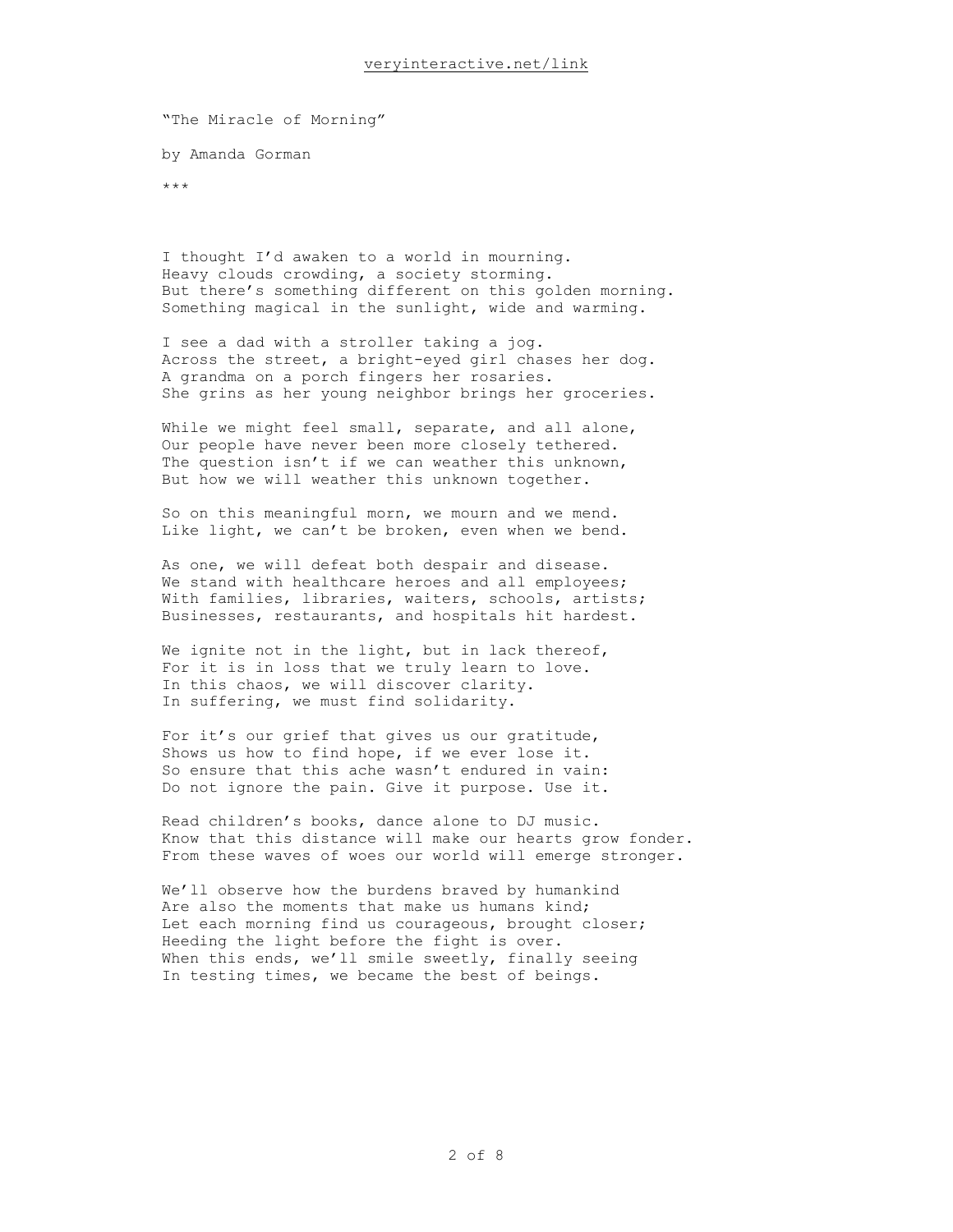"All Watched Over by Machines of Loving Grace" by Richard Brautigan 1967 \*\*\*

I like to think (and the sooner the better!) of a cybernetic meadow where mammals and computers live together in mutually programming harmony like pure water touching clear sky.

I like to think (right now, please!) of a cybernetic forest filled with pines and electronics where deer stroll peacefully past computers as if they were flowers with spinning blossoms.

I like to think (it has to be!) of a cybernetic ecology where we are free of our labors and joined back to nature, returned to our mammal brothers and sisters, and all watched over by machines of loving grace.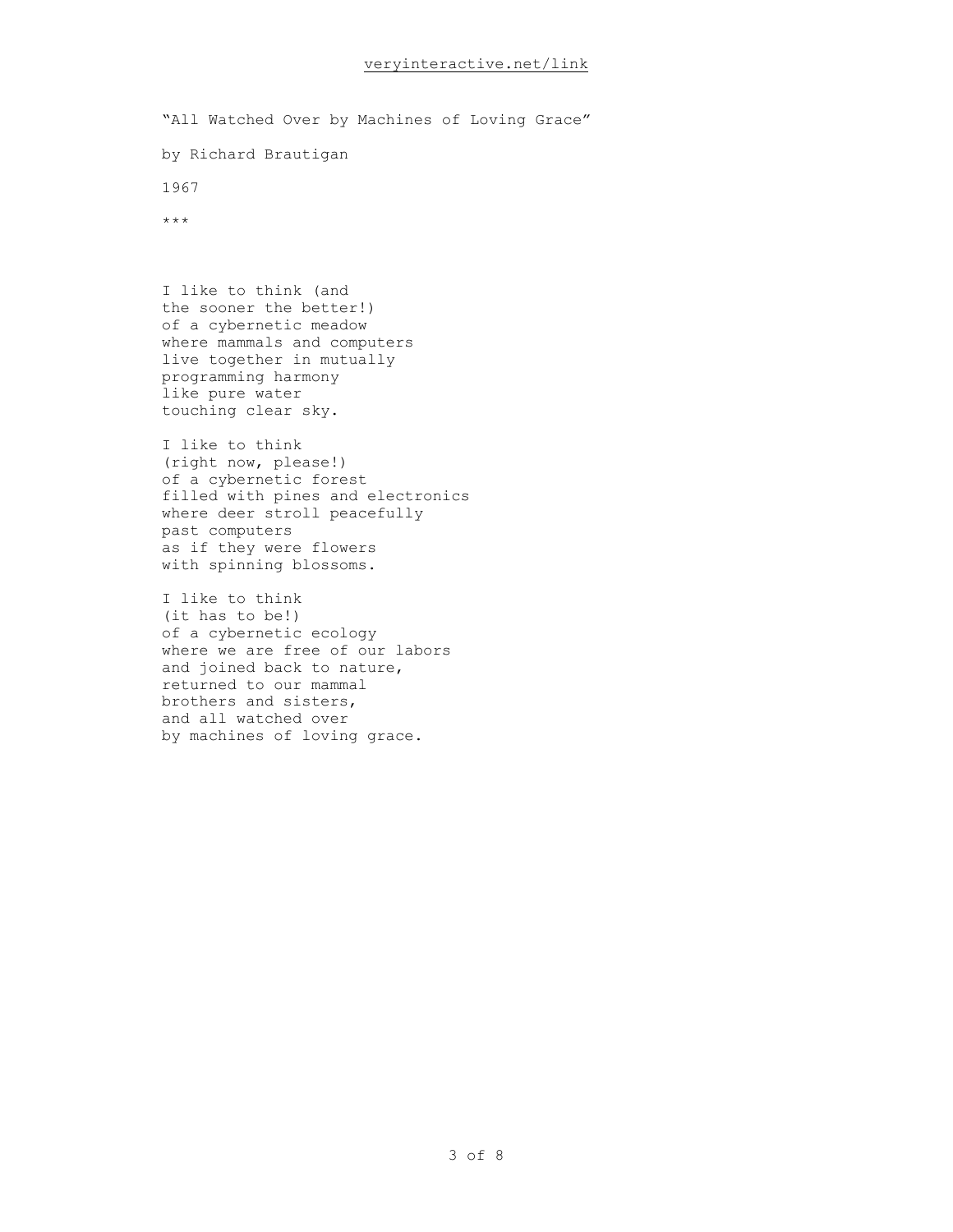Excerpt from "For the Fighting Spirit of the Walnut" by Takashi Hiraide translated by Sawako Nakayasu 2008 \*\*\*

Things that rain, and things that grow.

They are all that hold my interest.

(Until the things that rain have grown, and the things that grow have poured.)

Things that grow, and things that rain.

They are all that I desire.

(Until the things that grow cease to grow, and the things that rain no longer rain a single drop.)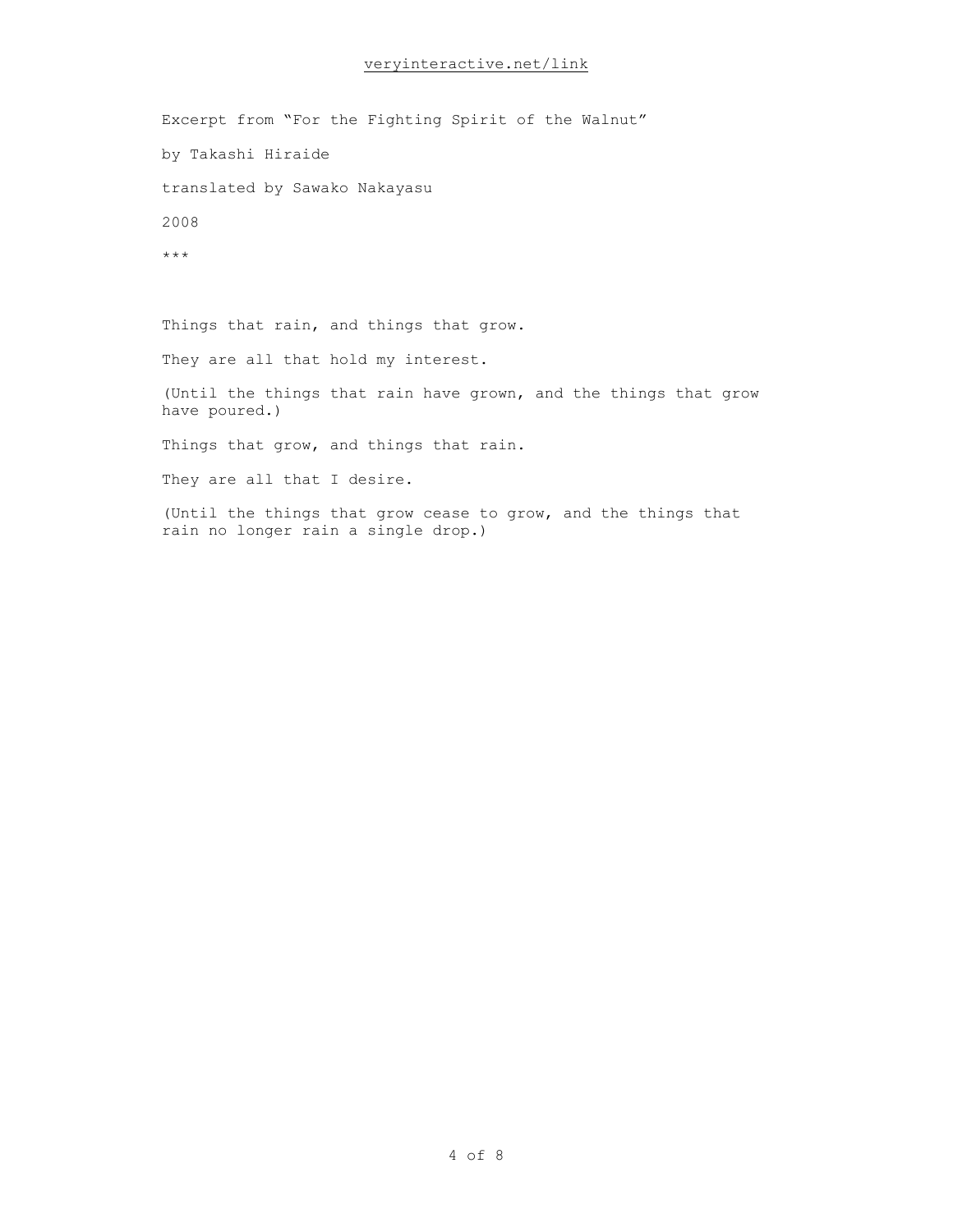"Just Walking Around"

John Ashberry

1998

\*\*\*

What name do I have for you? Certainly there is not name for you In the sense that the stars have names That somehow fit them. Just walking around,

An object of curiosity to some, But you are too preoccupied By the secret smudge in the back of your soul To say much and wander around,

Smiling to yourself and others. It gets to be kind of lonely But at the same time off-putting. Counterproductive, as you realize once again

That the longest way is the most efficient way, The one that looped among islands, and You always seemed to be traveling in a circle. And now that the end is near

The segments of the trip swing open like an orange. There is light in there and mystery and food. Come see it. Come not for me but it. But if I am still there, grant that we may see each other.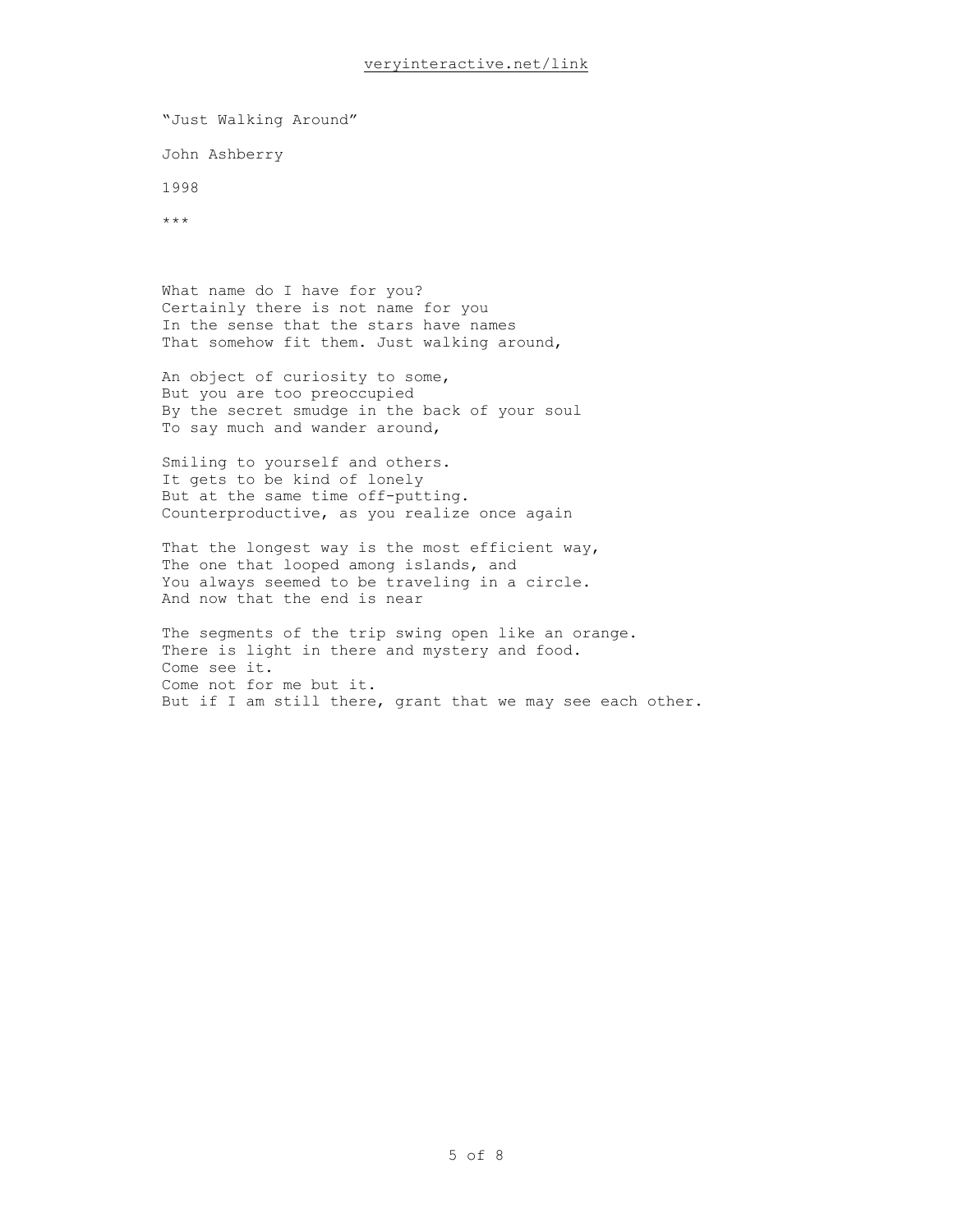Various Haikus

by Basho

\*\*\*

One insect asleep on a leaf can save your life

A bell at sunset no one to hear it this spring evening

With every gust of wind the butterfly changes its place on the willow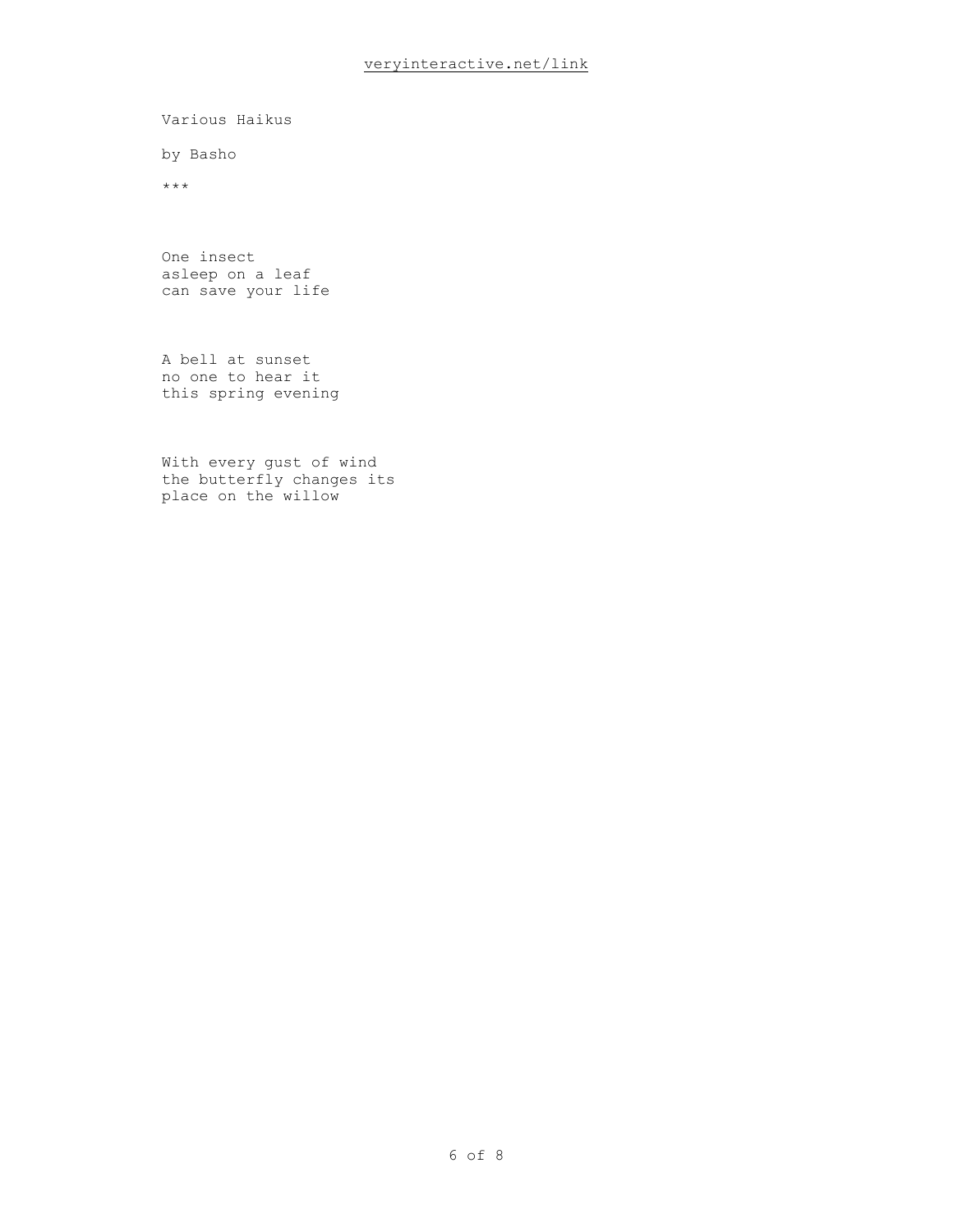On Wed, Sep 12, 2018, at 11:00 AM, Jeesoo wrote:

it's rilke who said no feeling is final but what if the point of life isn't to feel everything still i cried on your bed last week feeling moved by how states of matter keep moving so easily amazed that summer had gone whether or not there is ever enough time to recognize all the forms of what's good and what is true under the bar's yellow neon light i felt both inside that asmr feeling walking home next to you

\*\*\*

by Jeesoo Lee from "Touchscreen Poems" 2019